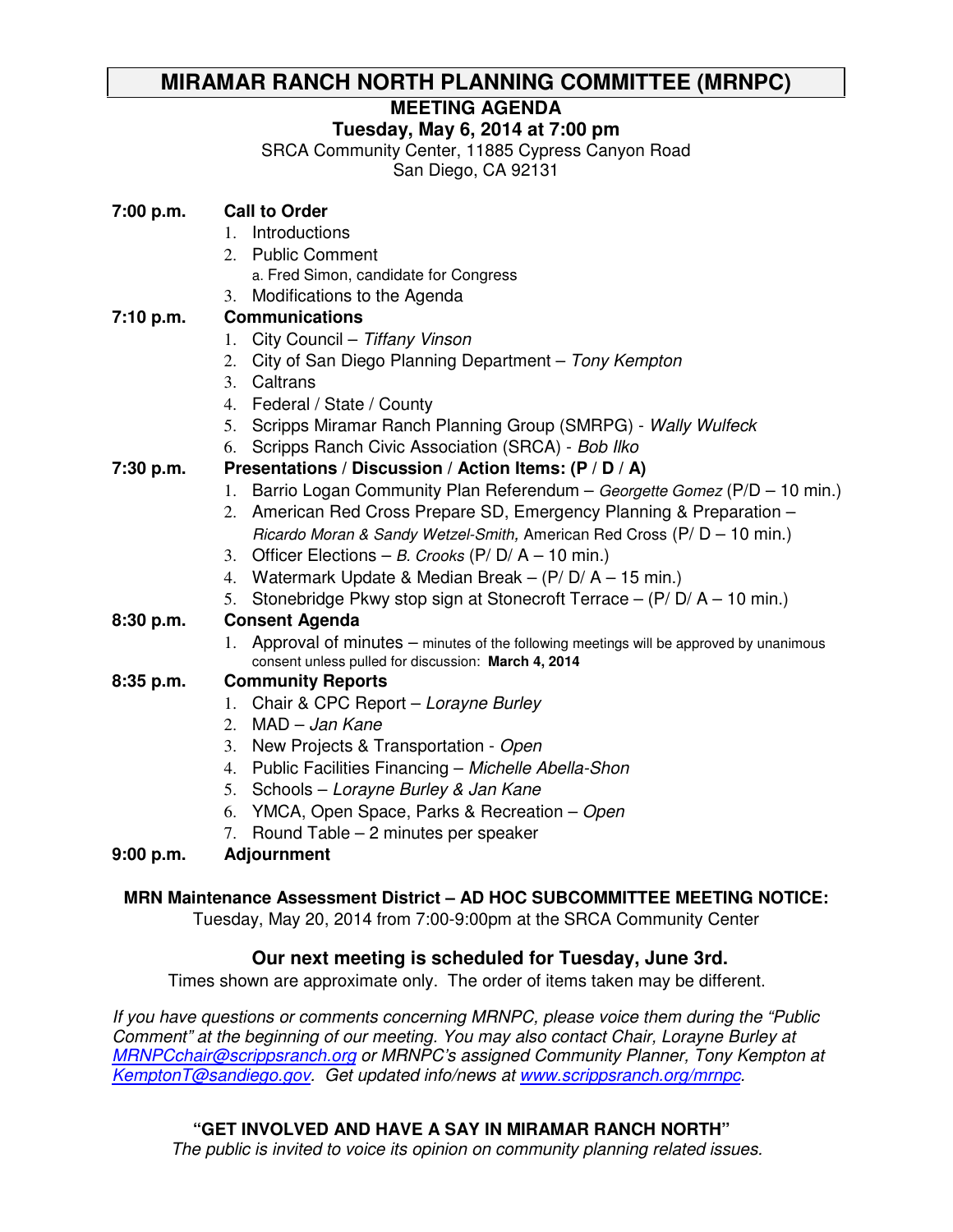Fellow MRNPC members,

On the agenda this month we have:

#### (#1) Barrio Logan Community Plan Referendum

This is an *informational only* item, presented by Ms. Georgette Gomez, with the Environmental Health Organization, on two June  $3<sup>rd</sup>$  ballot measures - Props B & C.

The below reading is intended as a helpful starting point for review:

1. http://www.sdcounty.ca.gov/voters/Eng/proptext/B.pdf

- 2. http://www.sdcounty.ca.gov/voters/Eng/proptext/C.pdf
- 3. http://ballotpedia.org/San\_Diego\_County, California\_ballot\_measures
- 4. http://www.sandiego.gov/planning/community/cpu/barriologan/
- 5. http://www.kpbs.org/news/2014/apr/04/judge-rules-barrio-logan-community-plan-will-be-re/
- 6. http://voiceofsandiego.org/2013/09/16/everything-you-need-to-know-about-the-barrio-logan-community-plan/

## (#2) American Red Cross Prepare San Diego, Emergency Planning & Preparation

MRNPC will hear a presentation from the Prepare San Diego Project. Ricardo Moran, Manager, with the San Diego Red Cross and/or Sandy Wetzel-Smith, SR project contact, will discuss the goals and suggested actions. The project, as shared on the website, www.preparesandiego.org/about, "is a four-year regional resiliency initiative driven by the Red Cross to help prepare the San Diego region for human emergencies and disasters."

## (#3) Officer Elections

## (#4) Watermark Update & City Median Break Response

Colton Sudberry shared a brief Watermark Project update as of April 2014. He is "actively marketing and leasing the balance of the Watermark Project now that they announced Whole Foods but it will be some time before they have any tenants sign up." The City responded to our request for a median break at the MedImpact driveway on 4/21/14 stating that the request was not recommended per three/3 specified conditions. City response posted online on the MRNPC webpage.

## (#5) Stonebridge Parkway Stop Sign at Stonecroft Terrace

A stop sign will be placed on Stonebridge Parkway near/at the new park, called Sycamore Canyon Park. Initial recommendations for placement will be provided by the SR Recreation Council followed by recommendations from both SR planning groups - SMRPG and MRNPC. Target date for installation of the new stop sign is June 2014.

On the Consent Agenda:

## (#1) Approval of March 4, 2014 minutes

The minutes will be circulated among the members as a PDF document prior to the meeting via email. An opportunity to request corrections will be made in the meeting. Should no such requests be made, the Chair will deem the minutes adopted by unanimous consent.

## In other matters:

## 1. MedImpact/ Sudberry / Watermark Project

(a) The land development sites at the southeast corner of Scripps Poway Parkway and I-15. The industrial section of the site, that includes additional MedImpact office buildings and a parking structure, is estimate to start construction in early summer of 2014. The commercial section of the site, called The Watermark, is estimated to start construction at the end of 2015. The Watermark development plans to include a 6 story office building, 5 story hotel, 5 story parking structure, 2 stories of upscale retail shops and familyoriented dining, a 2 story high-end movie theater (for example: Cinepolis or Cinetopia) and a gourmet food market (Whole Foods Market).

(b) MRNPC will continue to receive project updates and work with the developer to monitor and implement the proposed traffic improvements.

(c)Received signed letter with traffic mitigation measures from Colton Sudberry on March 6, 2014.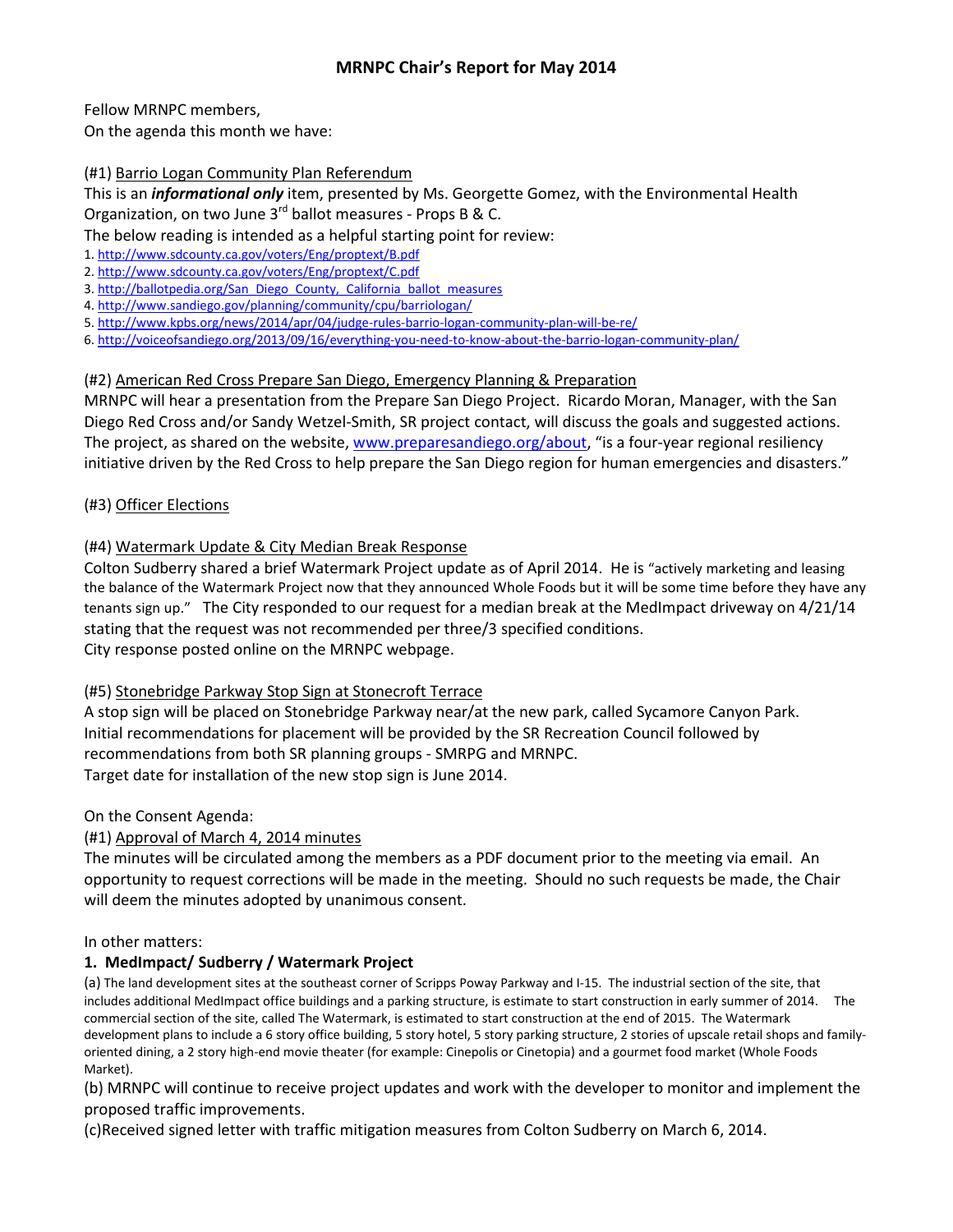#### 2. Administration News

(a) Public Facility Finance Plan (PFFP) – A presentation/discussion is on our calendar, for our June 3<sup>rd</sup> 2014 meeting, with Angela Abeyta, our City of SD PFFP Project Manager.

(b) MRN Meetings – Due to the reduced amount of planning development/projects/activities in the MRN planning area, MRNPC effectively operates w/ 8/eight meetings per year. The yearly meeting schedule is: January-Dark, Feb, March, April-Dark, May, June, July-Dark, Aug, Sept, Oct-Dark, Nov and Dec.

(c) The annual Community Orientation Workshop (COW) is scheduled for May 17, 2014 at the MOCII Auditorium in Kearny Mesa. As an alternative to the in-person COW session, elected members can choose to take E-COW interactive online training at: http://www.sandiego.gov/planning/community/resources/cow/index.shtml Additional training workshops are being offered this year and are discussed in item #7 below.

(d) The 3 rosters files/docs have been circulated among the members as a PDF documents for updates.

#### 3. Maintenance Assessment District (MAD)

a) Receipt, distribution and posting online of May 2014 MRN MAD report is pending. Past monthly reports are posted online on the MRNPC webpage.

b) MRN will host a mid-year ad hoc subcommittee meeting for the MAD on Tuesday, May 20, 2014 from 7:00- 9:00pm at the SRCA Community Center. All members and residents are welcome to attend.

c) Jamie Diez, Grounds Maintenance Manager for MRN MAD, is transferring to Balboa Park. Per 4/28/14 communications w/ Casey Smith, "excited to announce that Mike Rasmusson will begin working in the Miramar Ranch North MAD on Monday, May 12. Mike has been with the MAD program for 2 years and has been assigned to the North Park, El Cajon, Hillcrest, Talmadge and University Heights MADs. Previous to working in the MADs Mike was the Nursery Supervisor for the City's Kate Sessions Nursery in Balboa Park. He has been working for the City for 23 years. He started as a Grounds Maintenance Worker II in Mission Bay and has worked with Support Services and Park Forestry crews, in the Balboa Park Botanical Building and at the Kate Sessions Nursery. Mike has a very extensive background and knowledge in horticulture and will fit well in the Miramar Ranch North MAD. I am looking forward to introducing him at the May 20<sup>th</sup> subcommittee meeting. Mike's email address is MRasmusson@sandiego.gov and he will be utilizing Jaime's former desk line, (619) 685-1306." Welcome Mike!

d) Recent request from Bob Ilko for meeting/actions regarding SRCA Community Center parking lot problems - EBS parent parking and handicap parking. Meeting date/time scheduled for 5/1/14 at 1pm in parking lot.

#### 4. Carroll Canyon Commercial Center (CCCC)

MRNPC may consider making a recommendation for approval of the CCCC project that resides in our neighboring planning group area – Scripps Miramar Ranch Planning Group (SMRPG aka SRPG). Background information can be found at:

- 1. http://www.scrippsranch.org/component/content/article/219-special/2913-carroll-canyon-commercial-proposal.html
- 2. www.scrippsranch.org
- 3. http://www.retailinsite.net/downloads/scrippsranch\_15-carrollcanyon.pdf
- 4. http://www.scrippsranchplanning.blogspot.com/
- 5. http://horizonsudberrysrbuspark.com/

## 5. MRN  $20^{th}$  Anniversary – June 2014

(a) The MRN community will be 20 years old June 2014. The first house closed escrow on June  $24^{th}$ , 1994. The SRCA has applied for a grant from the County of SD for 5K Fun Run starting the Fire Station 37, ending at Spring Canyon Park to commemorate the milestone. Event TBD.

(b) Please plan to attend the June 3<sup>rd</sup> MRN Reception w/ light healthy snacks from 6:00pm – 6:50pm before our scheduled 7:00 pm meeting. Thank you MRNPC members for your community service - so come early, relax and enjoy!

#### 6. Community Planners Committee (CPC) News

I attended the Tuesday, April 22<sup>nd</sup> CPC meeting. Agenda topics included: Master storm water system Maintenance Program (MMP) update; Service level standards for City infrastructure information item; Carshare